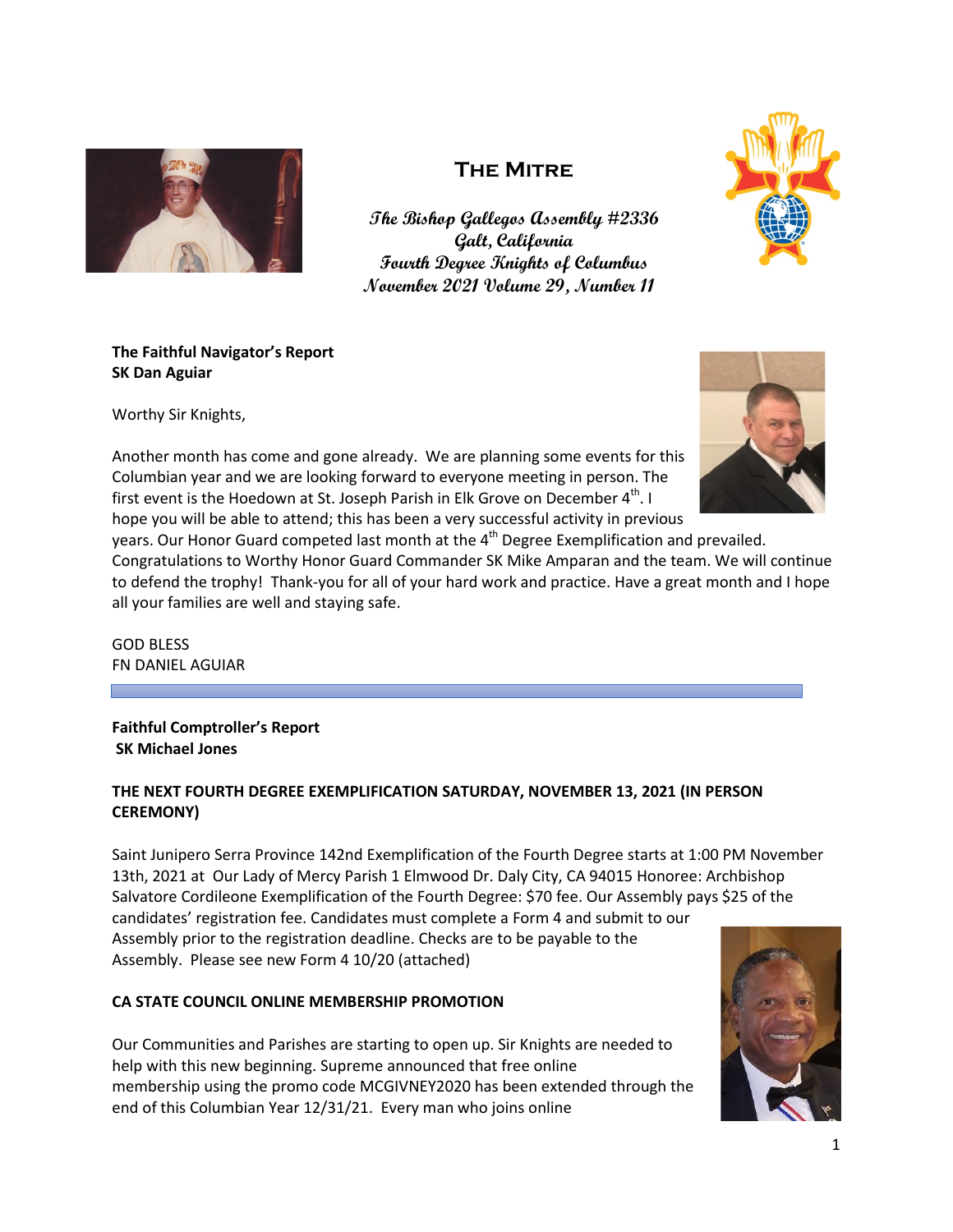at [kofc.org/join](http://kofc.org/join) will pay \$0 first-year dues by entering the promo code MCGIVNEY2020.

## **ANNUAL WESTERN HOEDOWN**

Our annual Western Hoedown BBQ and Chicken Dinner is Saturday December 4, 2021. It will be held at the St. Joseph Parish Social Hall at 9961 Elk Grove Florin Road, Elk Grove, CA, 95624. Tickets are \$25.00 per person or \$45.00 per couple, and youth are \$12. A no host bar opens at 5:30pm followed by dinner at 6:30pm (see attached flyer).Please wear your favorite western attire. Ticket deadline is Wednesday, December 1, 2021. If you are attending, please bring a raffle gift. This event will be catered by catered by Buckhorn's BBQ.

## **A PRAYER FOR PROTECTION IN TIME OF PANDEMIC**

In this time of distress please continue to pray for all our Sir Knights, Ladies and all our families and all our communities. Please let us know if any Sir Knights or their Ladies or families need to be added to our prayer list.

Supreme link: <http://www.kofc.org/en/news-room/articles/novena-prayer-for-protection.html>

Grand Knights - please check your members and if any Brothers are in distress, one way to help is Columbian Charities (365 Club):

<https://www.californiaknights.org/culture-of-life/california-columbian-charities-365club/> CORONAVIRUS / COVID-19

I pray you and your families are doing well. For sure these are trying times for us all. Please see the COVID Response Program Guidebook (attached).

Here are some important steps we are asking our councils to take such as:

Establish a Council 'Phone Tree' in order to reach out to each of their respective members and ask how they are doing.

Reach out to their Pastor and ask how they can help the parish. One suggestion is to help to reach out to all elderly parishioners to see how they are coping and if they are in need of help.

Reach out to your respective Diocese to see how you and your Councils can help.

We know there are some doing similar efforts already and we are blessed they are doing so. All we ask is that they do it in concert with the diocese, the chapter and the state. Together we will survive this serious health issue and show our communities just who the Knights of Columbus are: Knights of Faith, Knights of Charity, and Knights of Action.

## **RECRUITING DURING THE PANDEMIC**

Be Creative "Can Do Attitude"

- Leave No Neighbor Behind
- Run Ad and Church posters "Why Join & Join Now"
- Use Social Media and other Ads
- Boost your Facebook Ads
- Pulpit announcements
- Ask men helping as Ushers, cleaning Church and pews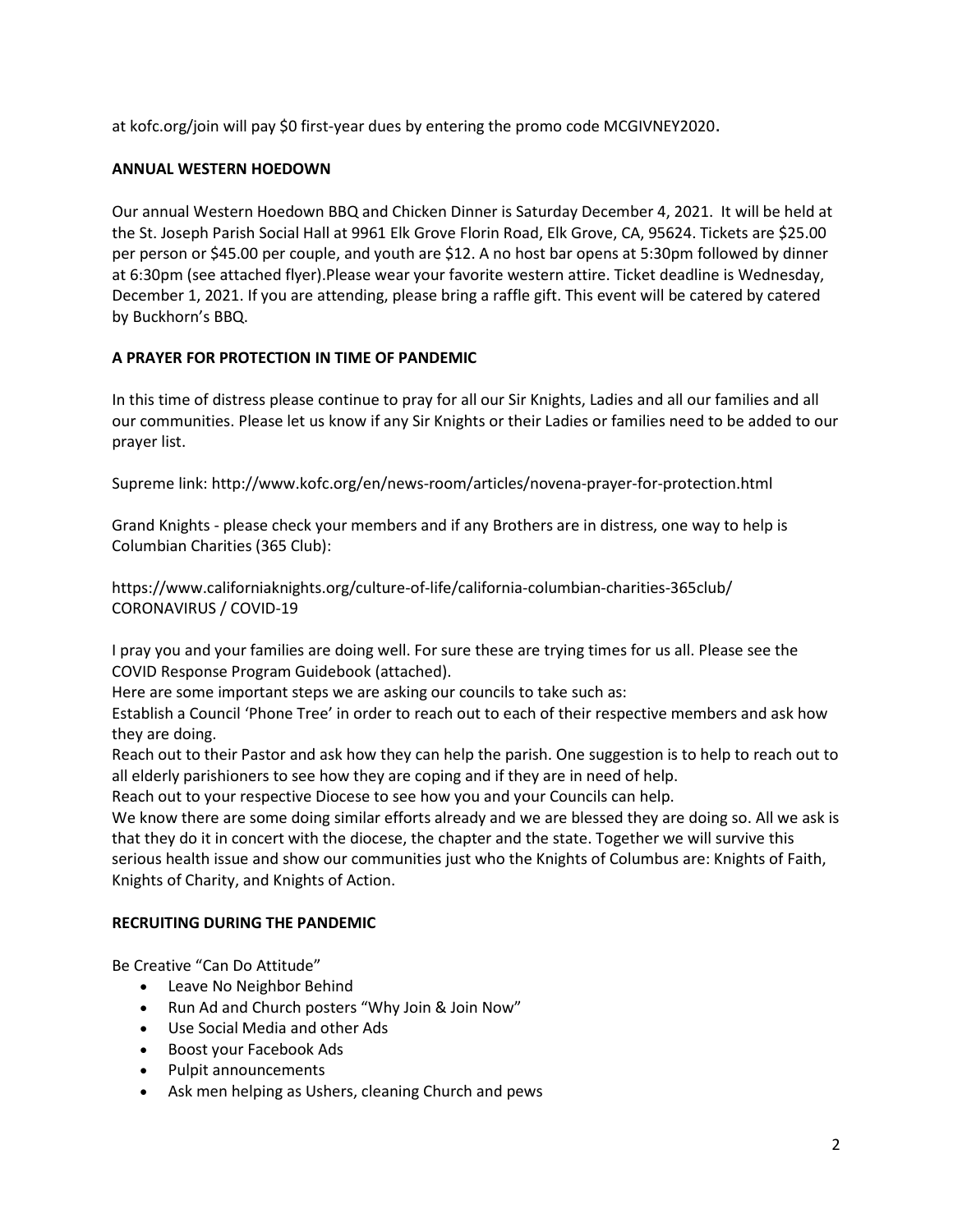- Ask men attending virtual Council Fraternal Benefits Seminar
- Ask men volunteering at local food bank

## **RECRUITMENT**

Recruiting new members is essential to the continued growth and well-being of your council and the Order. We are a brotherhood of Catholic men who each play a part in improving the world around us, one community at a time. We stand together in faith and are dedicated to upholding our principles of Charity, Unity, Fraternity and Patriotism. The primary purpose of the Fourth Degree is to foster the spirit of patriotism by promoting responsible citizenship and a love of and loyalty to the Knights' respective countries through active membership in the Fourth Degree Assembly. I request you Sir Knights to reach out to your Council Third Degree Brother Knights and ask them to join the Patriotic Degree of the Order.

## **THE NEW 4TH DEGREE UNIFORM**

Effective 12/31/2020, the new uniform is the only uniform allowed on all Honor Guard call-outs. The Supreme Knight and the Supreme Master issued a new directive to the District Masters at their Provincial Meeting. The tuxedo and dark suits are not allowed to march or process with the uniformed Honor Guard. The reason for this is to maintain uniformity in the ranks.

The New 4th Degree official dress uniform can be purchased at Knights of Columbus Knights Gear [http://www.knightsgear.com.](http://www.knightsgear.com/) If you want to join the Assembly Honor Guard, we will finance your new 4th Degree official dress uniform. For more information, please see the Faithful Comptroller. If you are an Honor Guard member and no longer using your regalia, please consider donating your uniform to the Bishop Gallegos Assembly #2336.

#### **Honor Guard Captain's Report SK Mike Amparan**

Worthy Sir Knights,

I would like to start off by saying that I hope that all of my Brothers are doing well and their families are also doing well.

The Honor Guard continues to practice and prepare for the nest competition. We have a title to defend and intend to keep it!



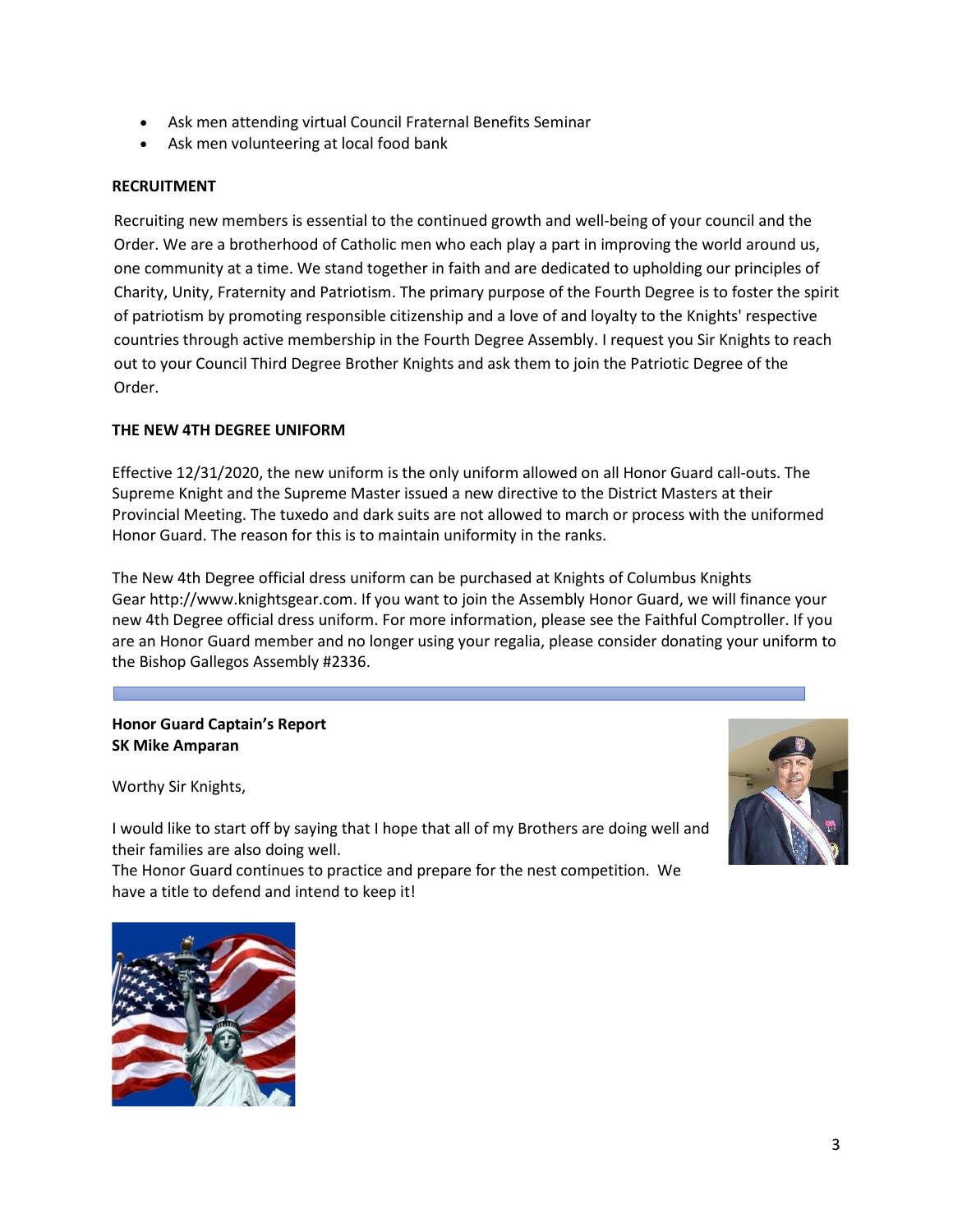#### **Mitre Editor's Report**

#### **SK Marcus Mimnaugh**

Happy November birthdays! Please wish these SKs a Happy Birthday:

| Michael Hernandez        | 09 |
|--------------------------|----|
| Kenneth Becker           | 10 |
| Jeff Van Horn            | 12 |
| David Brabender          | 13 |
| Tom Wootton Jr.          | 14 |
| Dan Wayne                | 14 |
| Rodrigo Ramirez          | 16 |
| <b>Walter Dos Santos</b> | 17 |
| David Long               | 19 |
|                          |    |

| Daniel Marrujo        | 20 |
|-----------------------|----|
| Larry Armer           | 22 |
| Dolriech Fua          | 23 |
| James Nwabeke         | 24 |
| Carlos Vina           | 25 |
| Michael Hargan        | 26 |
| <b>William Hamrol</b> | 28 |
|                       |    |

If your birthday is not listed, please let me know.

Please visit the Assembly website at:

#### **[www.assembly2336.com](http://www.assembly2336.com/)**

Please Pray for Our Sick Brother Sir Knights and their Families:

Steve Machado Keith and Raquel Henry Michael Breverly Arlene Costello Charles and Ester Obiora Jack Kasper Pat and Niel Evans Dan and Ofelia Wayne

Rick Garcia Baby Abby Montgomery Baby Arianna Starkweather Dennis Zanardi Richard P. Ramirez Don and Barbara Schulte Santiago Moralez Barry Renn

Happy Thanksgiving!